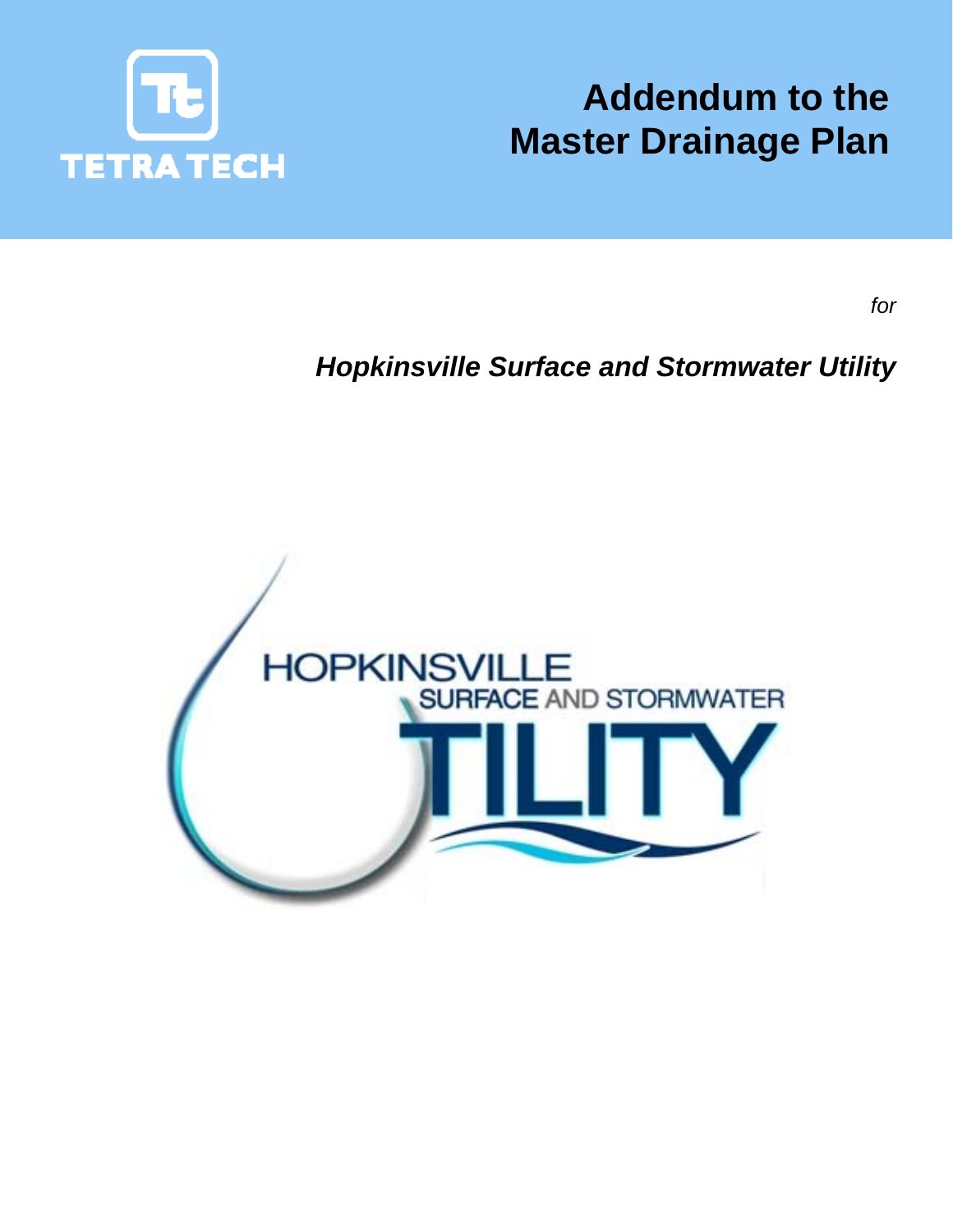

# **Addendum to the Master Drainage Plan**

*for* 

# *Hopkinsville Surface and Stormwater Utility 101 North Main Street Hopkinsville, Kentucky 42240*

*May 23, 2007* 

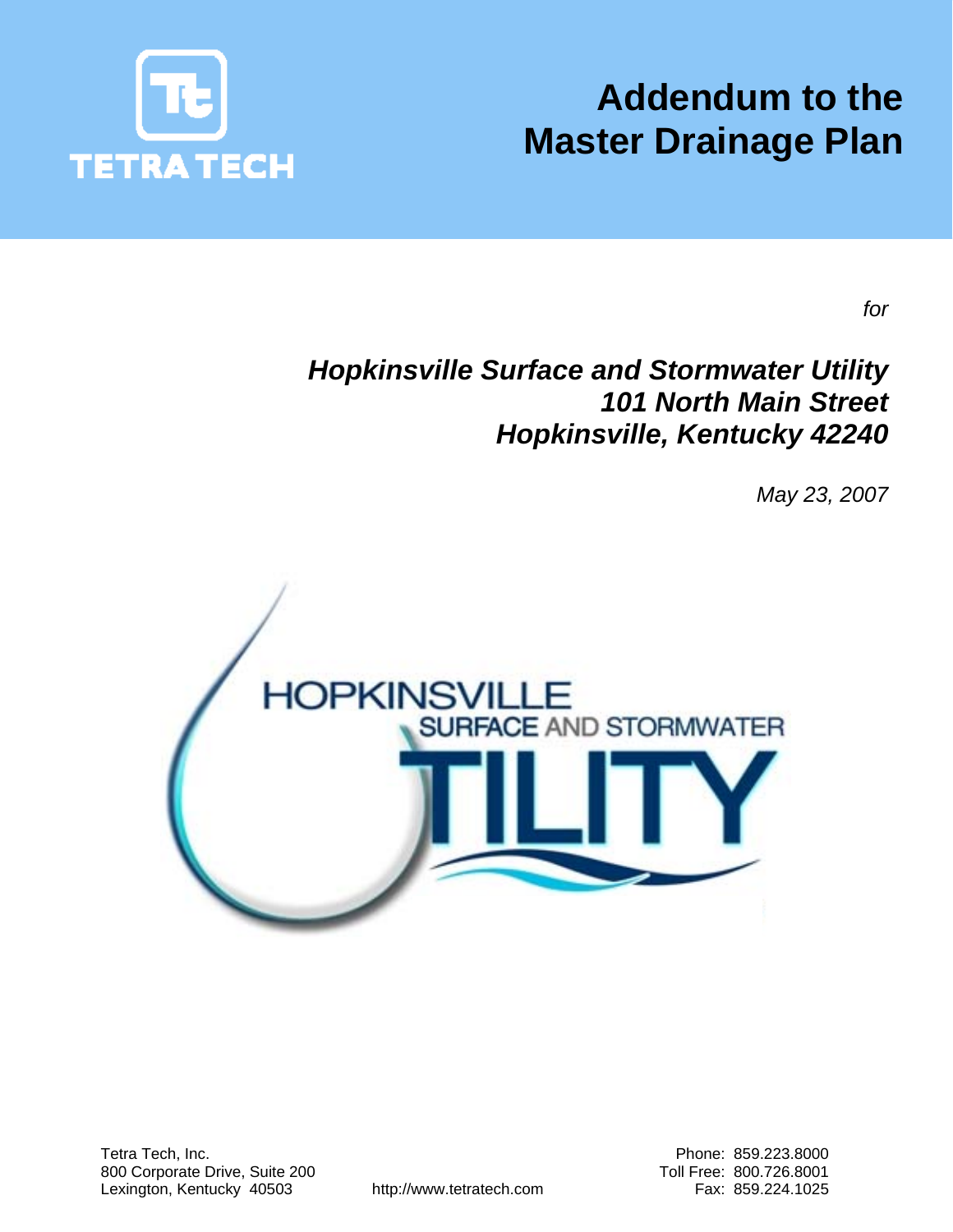## **TABLE OF CONTENTS**

## **Page No.**

| 1.0 |  |
|-----|--|
| 2.0 |  |
| 3.0 |  |
| 4.0 |  |
| 5.0 |  |
|     |  |

### **TABLES**

| TABLE 1 - NORTH FORK WATERSHED LAKES EXISTING FLOOD STORAGE 2 |  |
|---------------------------------------------------------------|--|
| TABLE 2 - NORTH FORK WATERSHED LAKES 100-YEAR PEAK FLOW       |  |

### **FIGURES**

FIGURE 1 – NORTH FORK WATERSHED LAKES FIGURE 2 – TANDY RESERVOIR HYDROGRAPHS FIGURE 3 – MORRIS RESERVOIR HYDROGRAPHS FIGURE 4 – BOXLEY RESERVOIR HYDROGRAPHS FIGURE 5 – BLYTHE RESERVOIR HYDROGRAPHS FIGURE 6 – SOUTH FORK FLOOD PROFILE – PANEL 16P FIGURE 7 – SOUTH FORK FLOOD PROFILE – PANEL 17P FIGURE 8 – SOUTH FORK FLOOD PROFILE – PANEL 18P FIGURE 9 – NORTH FORK FLOOD PROFILE – PANEL 05P FIGURE 10 – NORTH FORK FLOOD PROFILE – PANEL 06P FIGURE 11 – NORTH FORK FLOOD PROFILE – PANEL 07P FIGURE 12 – NORTH FORK FOOD PROFILE – PANEL 08P FIGURE 13 – PENNYRILE (EDWARD T. BREATHITT) PARKWAY EXTENSION AT EAGLE WAY FIGURE 14 – PENNYRILE (EDWARD T. BREATHITT) PARKWAY EXTENSION AT ROCK BRIDGE BRANCH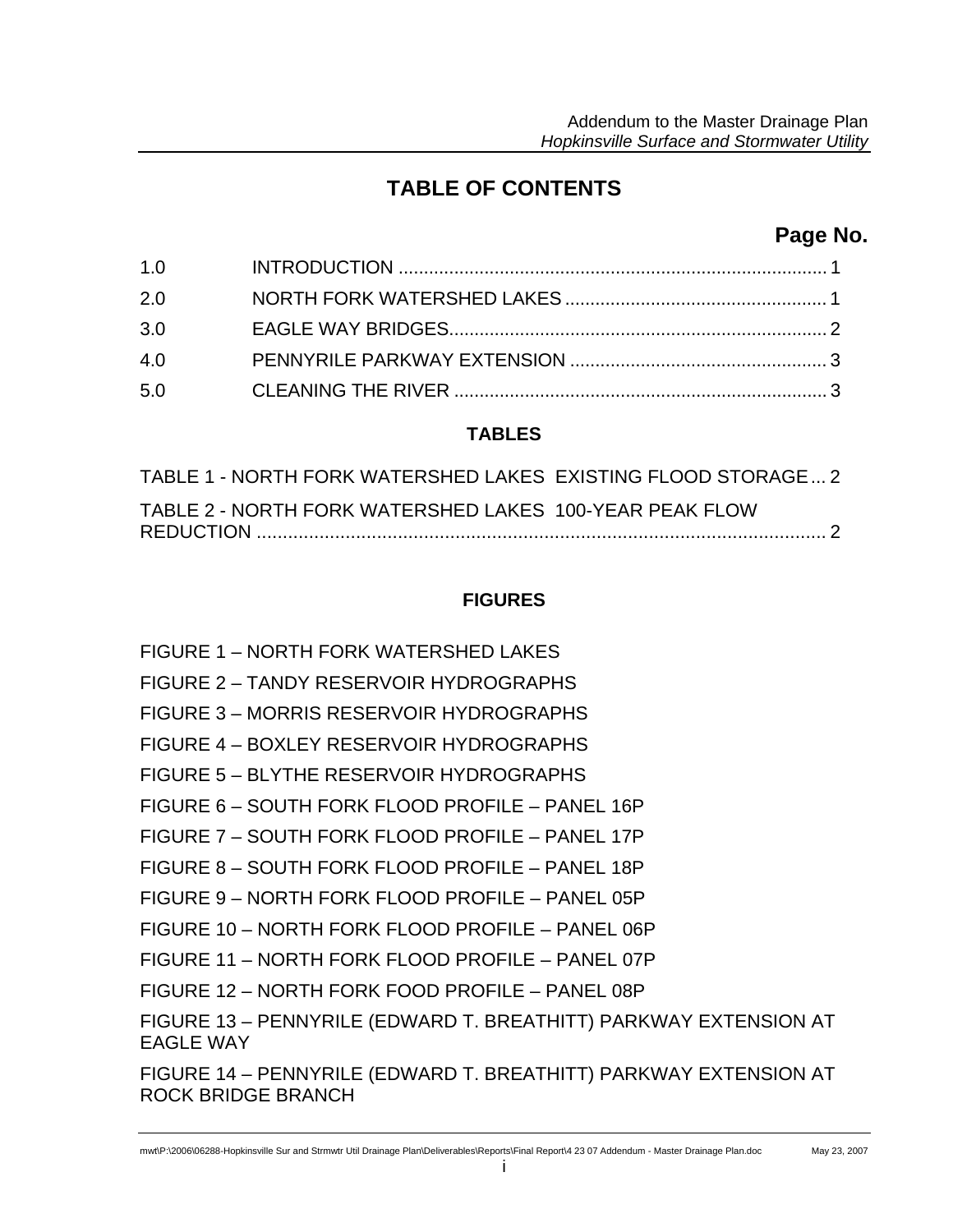#### **1.0 INTRODUCTION**

The Hopkinsville Surface and Stormwater Utility selected Tetra Tech in May 2006 to develop a Master Drainage Plan that would address drainage and flooding problems in the City of Hopkinsville. Tetra Tech prepared the plan and submitted it to the utility board in a report dated January 22, 2007. The report consisted of three parts: (1) identification of surface drainage projects to improve the existing drainage system of pipes, culverts, and channels throughout the city, (2) flood mitigation measures for the South Fork of the Little River, and (3) flood mitigation measures for the North Fork of the Little River.

This addendum was prepared to:

- Provide information to better explain the operation of the North Fork watershed lakes
- Address the impact of the Eagle Way bridges on flood levels on the North Fork and South Fork of the Little River
- Address the impact of the Pennyrile Parkway extension on flood levels on the South Fork of the Little River
- Address the impact of cleaning the river on flood levels

#### **2.0 NORTH FORK WATERSHED LAKES**

The Master Drainage Plan indicated that the North Fork watershed lakes currently provide significant flood control for the North Fork. In addition, the report showed that even if the water supply volume of the lakes were used for additional flood control (by lowering the water level), the additional flood reduction in the city would only be 0.5 to 1.0 foot. Figure 1 through Figure 5 of this addendum provides information that helps to explain these results.

Figure 1 shows the current water supply volume and flood control volume for each lake. For comparison purposes, it also shows the runoff volume of 4.1 inches for each watershed. This number was used because it is the 100-year 3-hour design storm for the city. Figure 1 shows that each watershed lake currently provides significant flood control. As shown in Table 1 below, Lake Tandy has a storage capacity of 88% of the runoff volume, while Lake Morris has a storage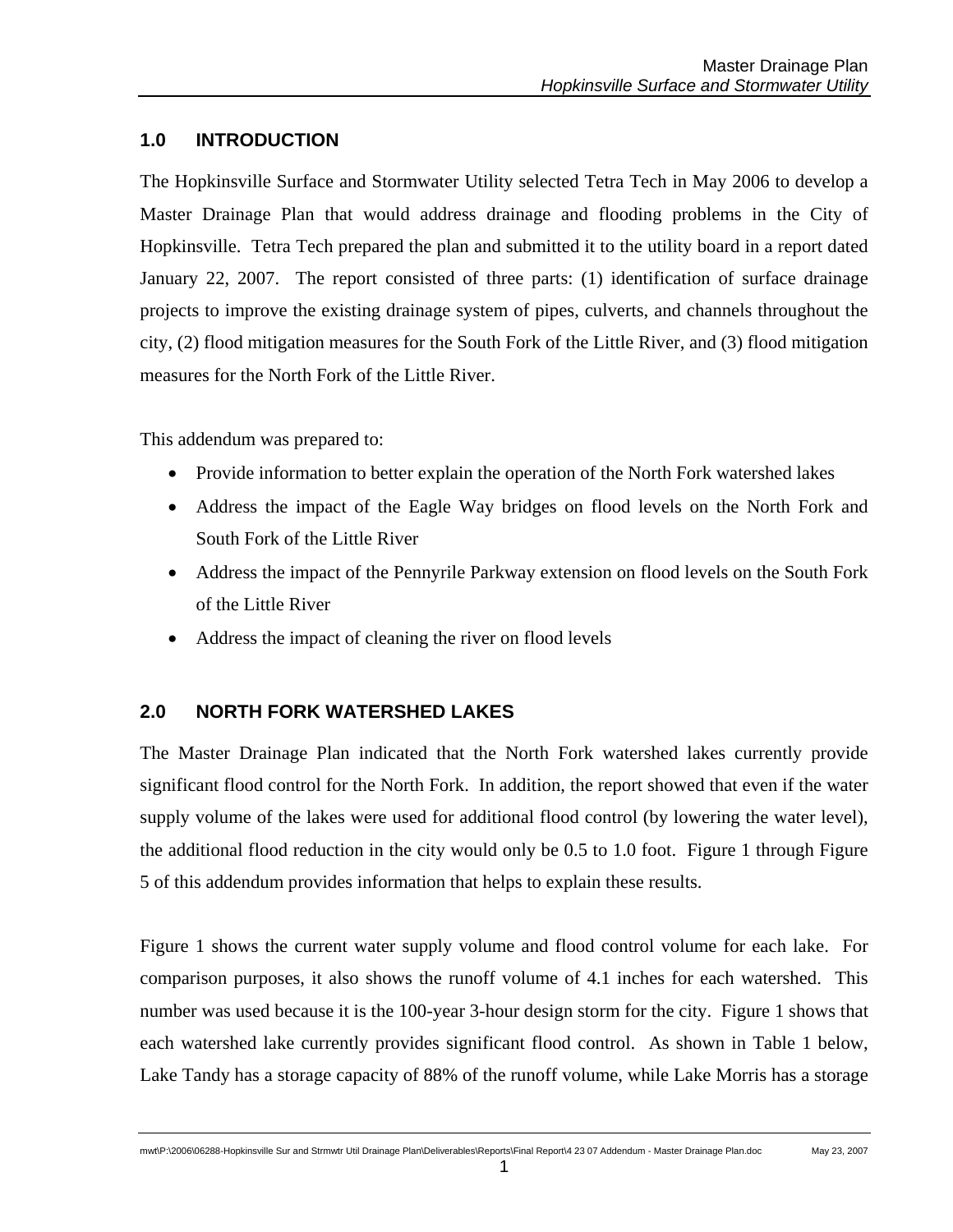capacity of 184%, Lake Boxley has a storage capacity of 87%, and Lake Blythe has a storage capacity of 78%.

| Lake          | <b>Existing Flood</b><br><b>Storage</b><br>(million gallons)<br>A | <b>Runoff Volume</b><br>of 4.1 inches<br>(million gallons)<br>в | <b>Storage Capacity</b><br>as a Percent of<br><b>Runoff Volume</b><br>(A/B) |
|---------------|-------------------------------------------------------------------|-----------------------------------------------------------------|-----------------------------------------------------------------------------|
| Tandy         | 380                                                               | 434                                                             | 88                                                                          |
| <b>Morris</b> | 980                                                               | 534                                                             | 184                                                                         |
| <b>Boxley</b> | 600                                                               | 690                                                             | 87                                                                          |
| <b>Blythe</b> | 190                                                               | 245                                                             | 78                                                                          |

#### **TABLE 1 - NORTH FORK WATERSHED LAKES EXISTING FLOOD STORAGE**

Figure 2 through Figure 5 shows the 100-year inflow and outflow hydrograph for each watershed lake. As shown in Table 2 below, Lake Tandy reduces the peak flow by 75%, while Lake Morris reduces it by 92%, Lake Boxley by 79%, and Lake Blythe by 73%.

#### **TABLE 2 - NORTH FORK WATERSHED LAKES 100-YEAR PEAK FLOW REDUCTION**

| Lake          | <b>Peak Inflow</b><br>(cfs) | <b>Peak Outflow</b><br>(cfs) | <b>Percent</b><br><b>Reduction</b> |
|---------------|-----------------------------|------------------------------|------------------------------------|
| Tandy         | 1462                        | 360                          | 75                                 |
| <b>Morris</b> | 2429                        | 193                          | 92                                 |
| <b>Boxley</b> | 1466                        | 308                          | 79                                 |
| <b>Blythe</b> | 1246                        | 342                          | 73                                 |

#### **3.0 EAGLE WAY BRIDGES**

Figure 6 through Figure 12 shows the flood profiles provided by AMEC as part of their work in Hopkinsville related to updating the floodplain maps. Figure 6 shows the South Fork at Eagle Way and a small (less than one foot) difference in the 100-year water level between the upstream and downstream side of the bridge. Figure 10 shows the North Fork at Eagle Way and no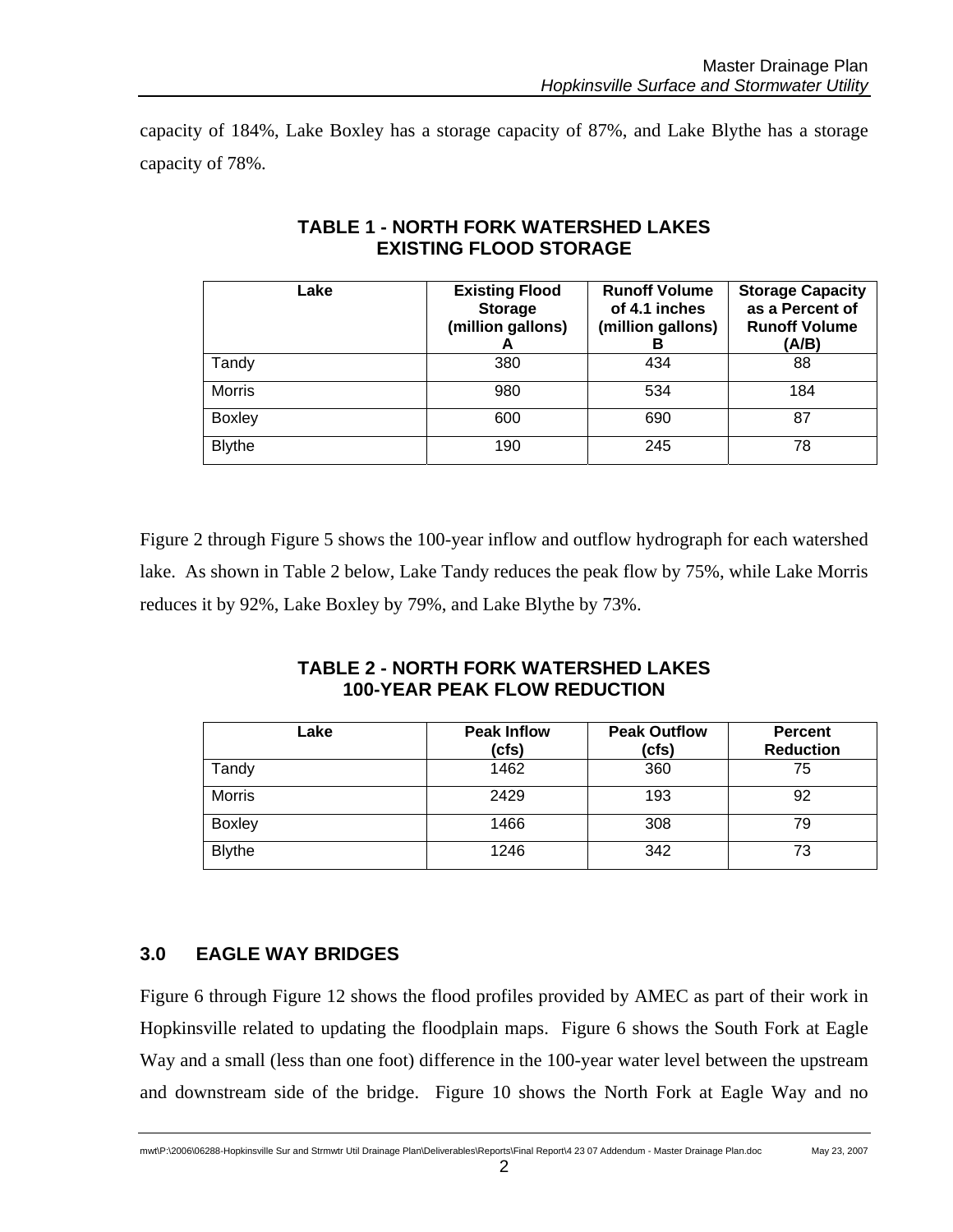difference in the 100-year water level between the upstream and downstream side of the bridge. This indicates that the bridge structures are not creating a significant obstruction to flow.

#### **4.0 PENNYRILE PARKWAY EXTENSION**

Figures 13 and 14 show the extension of the Pennyrile Parkway. The parkway crosses the 100 year floodplain of a tributary to the South Fork at Eagle Way. However, it appears the parkway will not cause an obstruction to water flowing in the South Fork itself based on the location of the parkway relative to the location of the floodway and the flow path of the water.

#### **5.0 CLEANING THE RIVER**

Routine cleaning of the river of logjams and other debris is necessary to maintain the capacity of the open channel and to prevent clogging of culverts and bridges, thus preventing even higher flood levels. Removal of vegetation and trees along the stream banks would not significantly reduce flood levels and could destabilize the stream banks and cause erosion.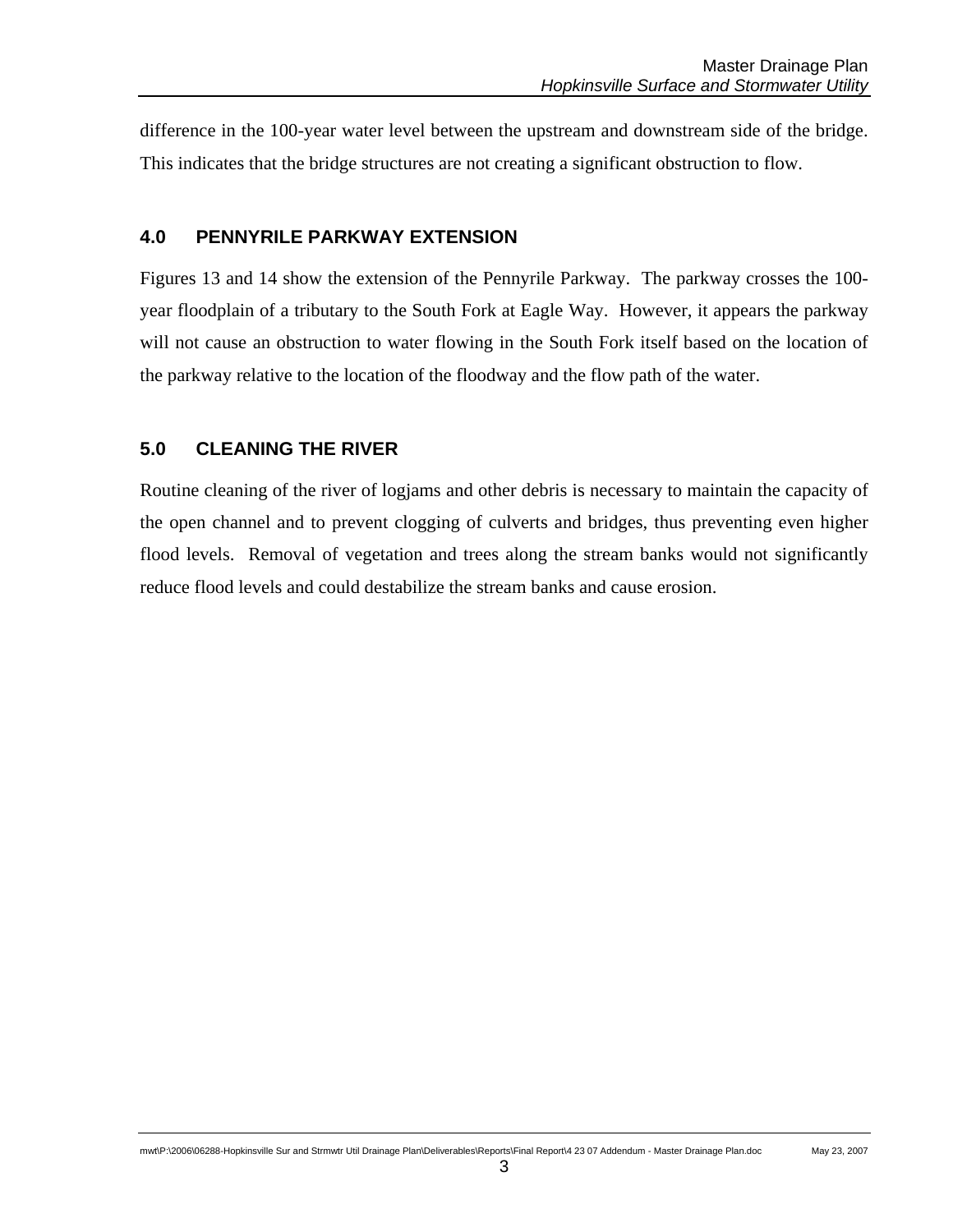

Lake Tandy, 3900 acres, - 434 million gallons Lake Morris, 4800 acres, - 534 million gallons Lake Boxley, 6200 acres, - 690 million gallons Lake Blythe, 2200 acres, - 245 million gallons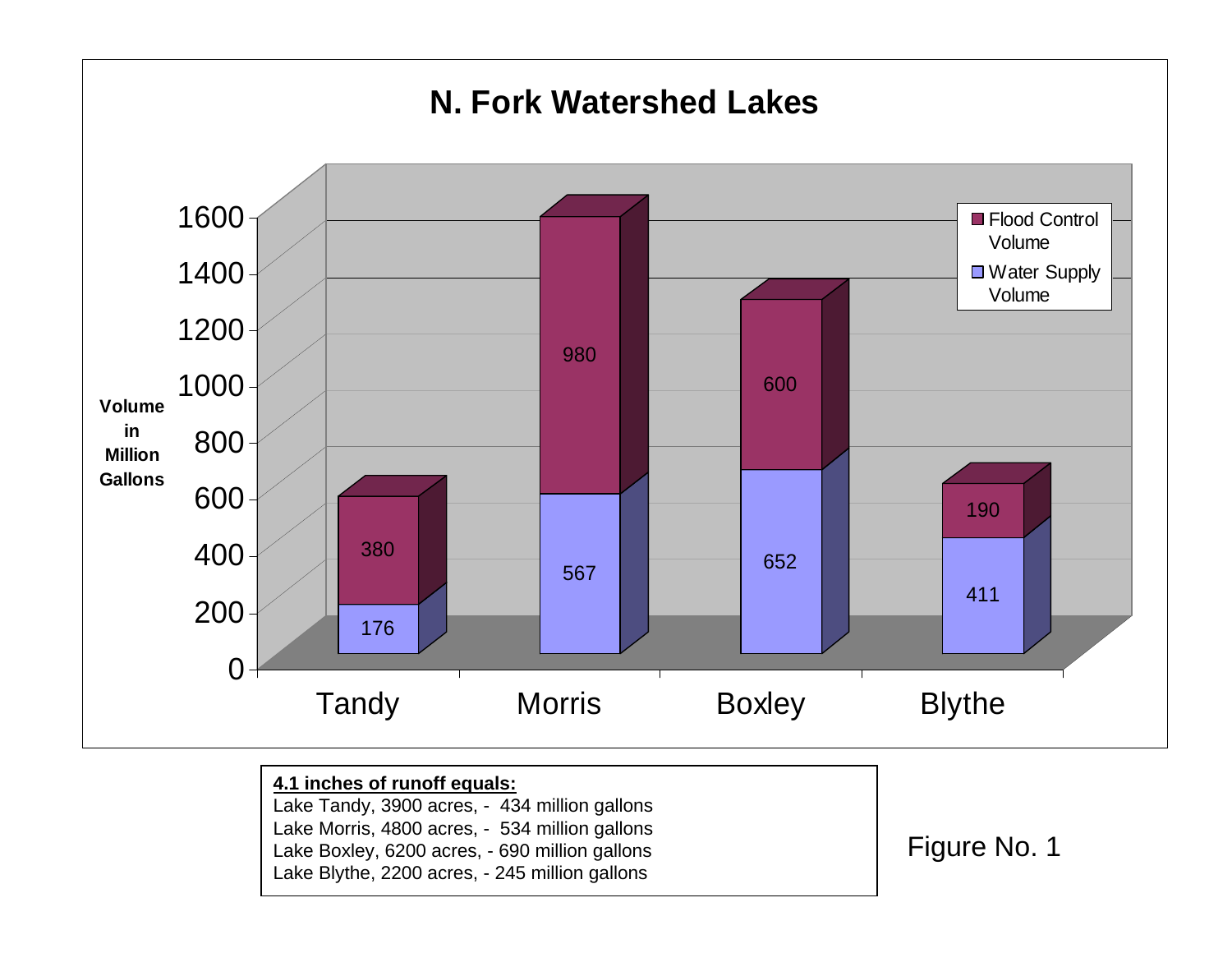### **Tandy Reservoir**

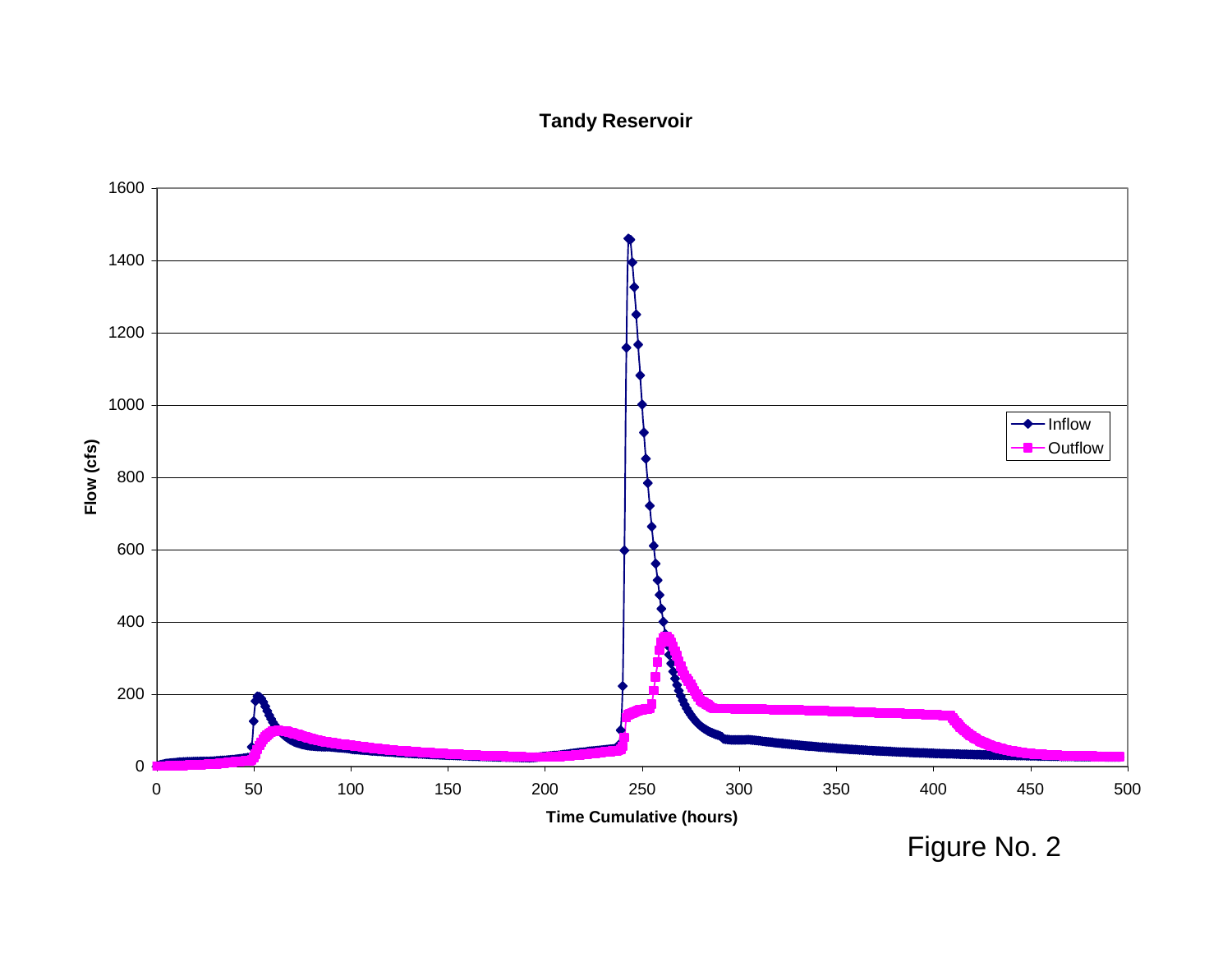#### **Morris Reservoir**

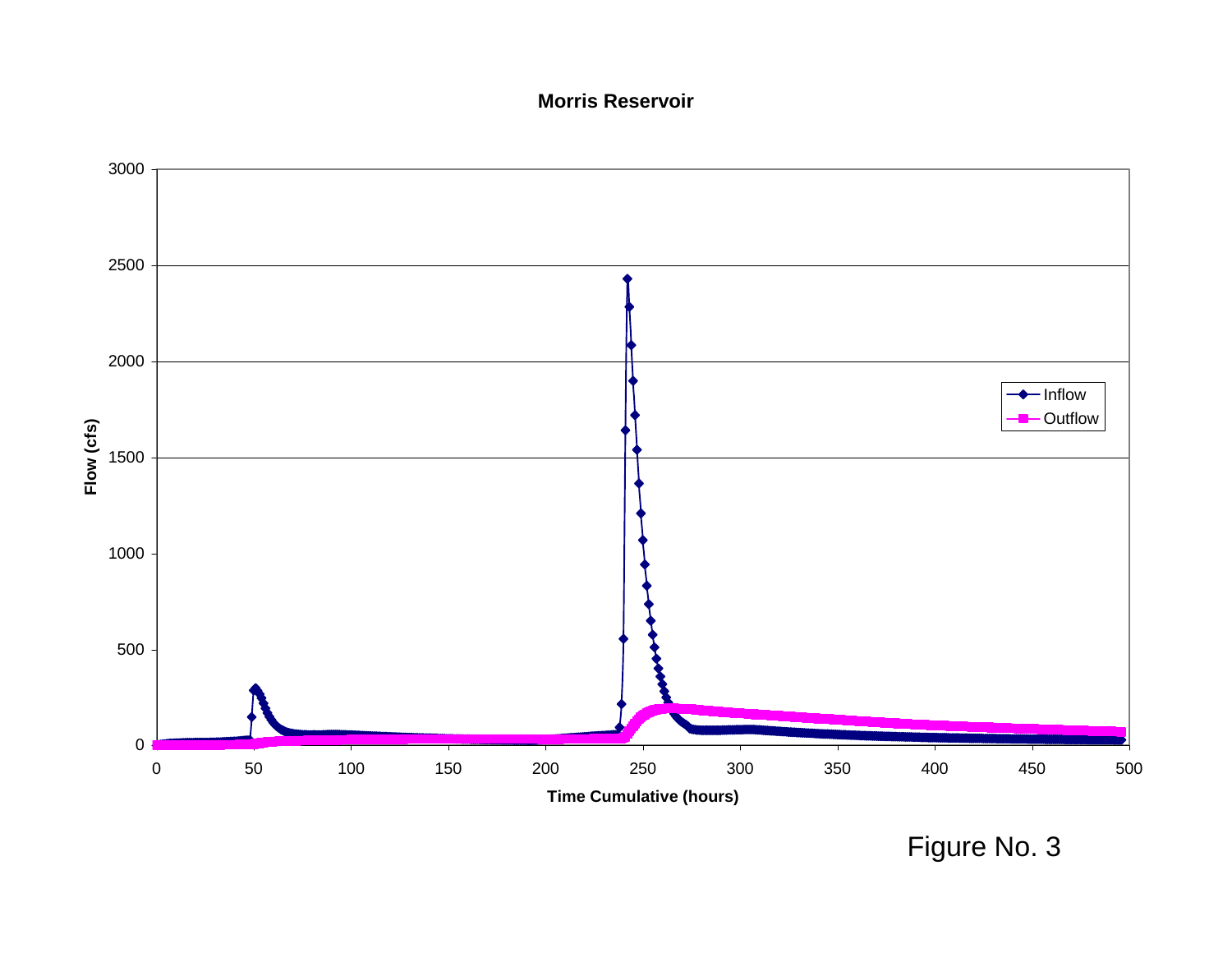### **Boxley Reservoir**



Figure No. 4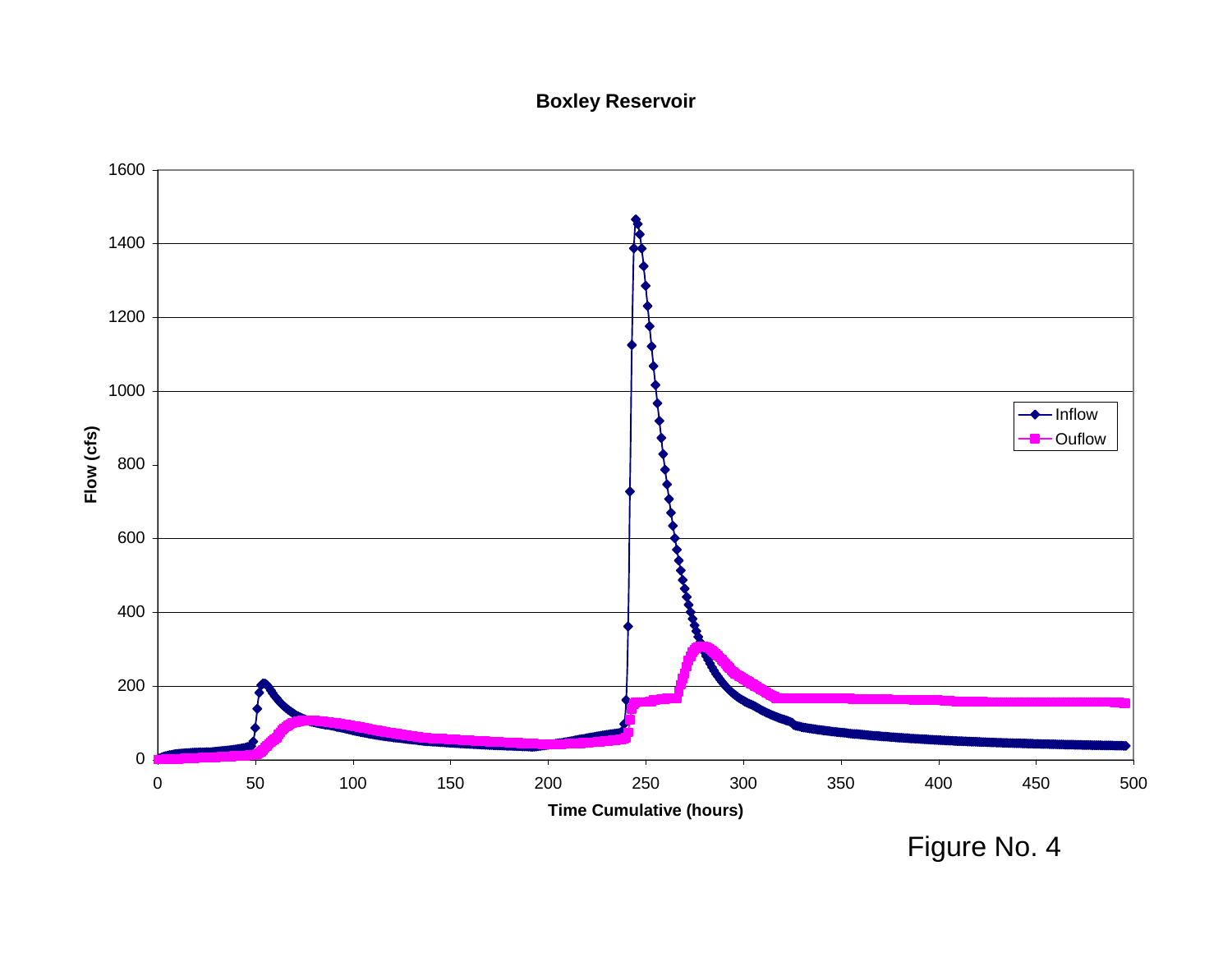### **Blythe Reservoir**

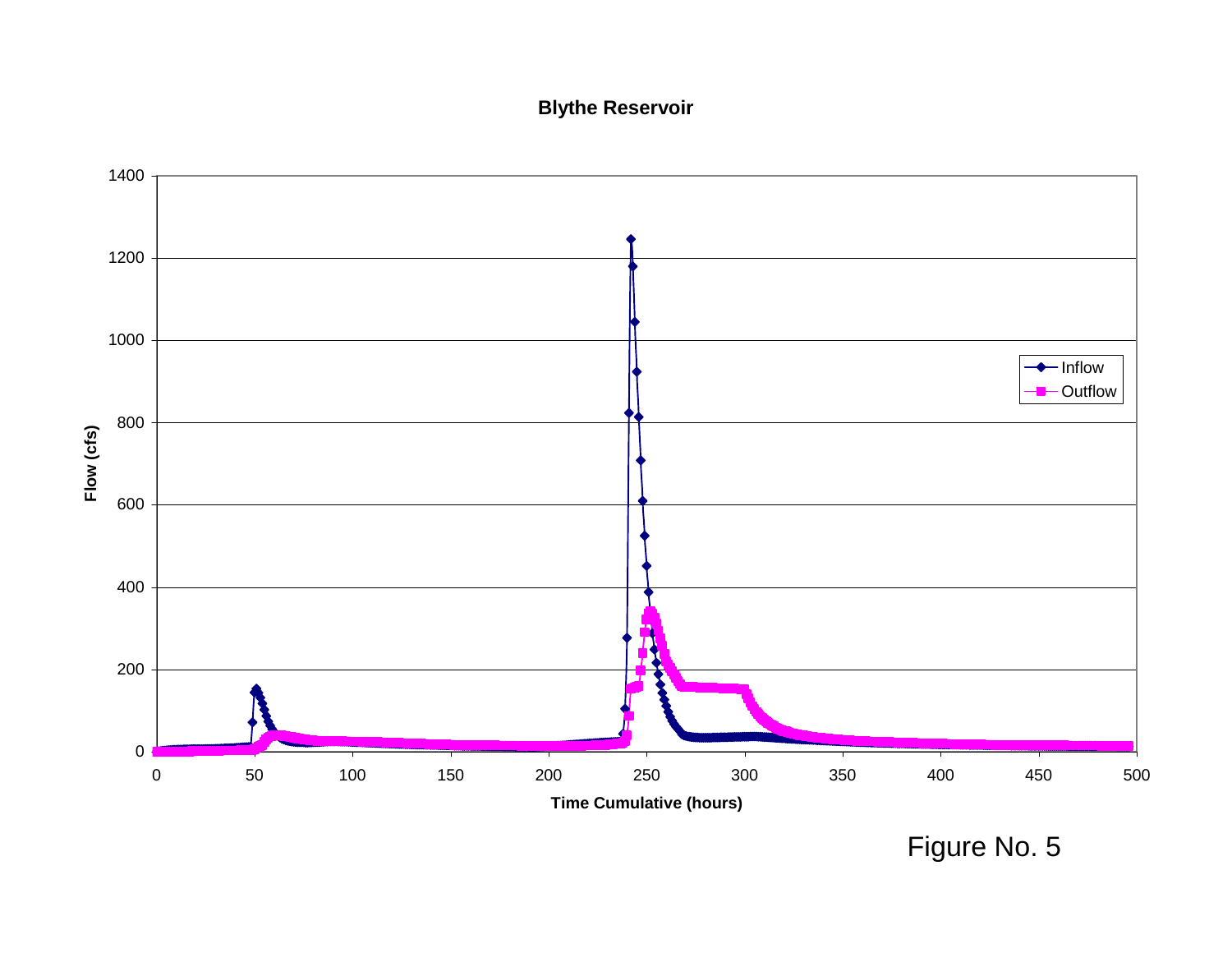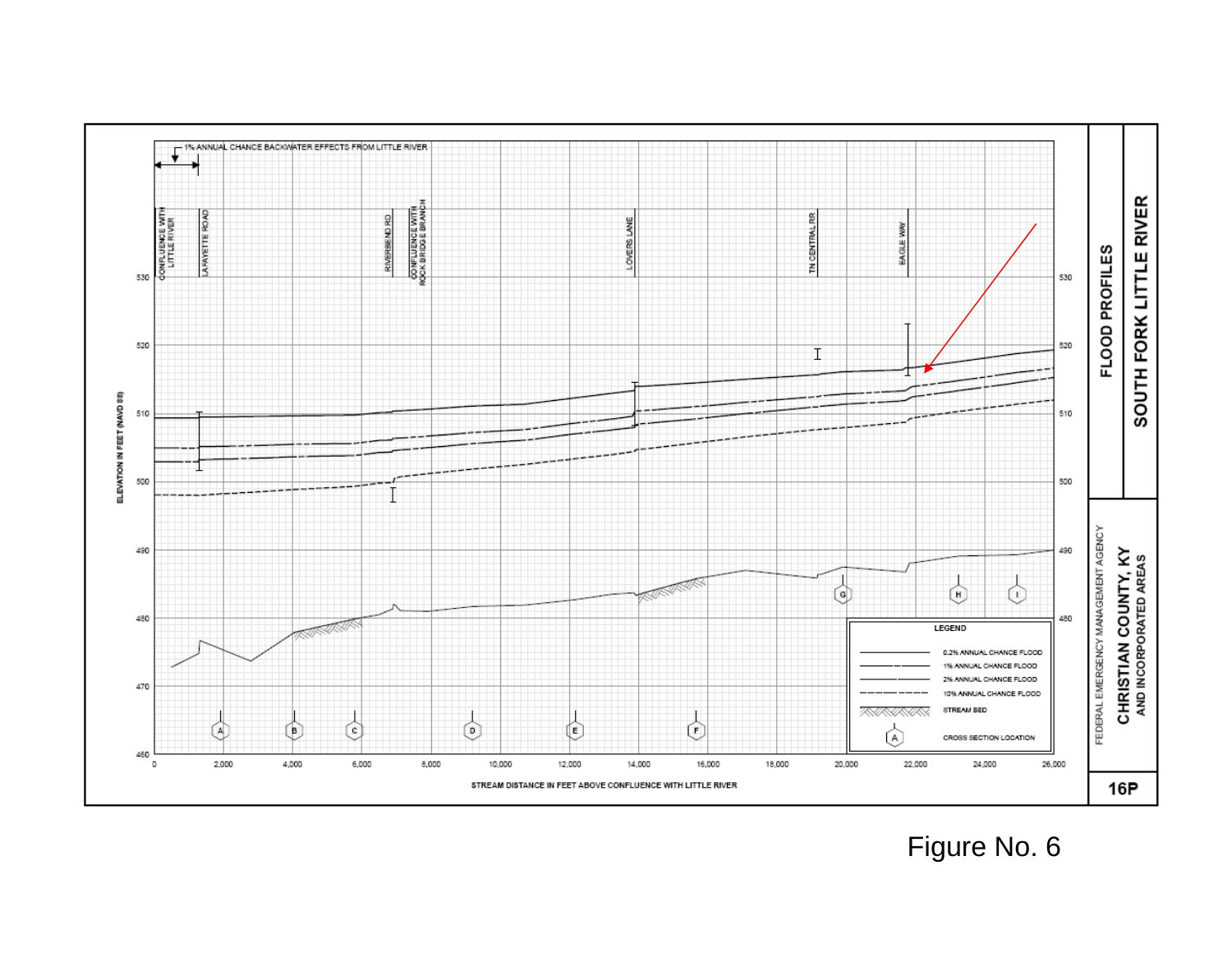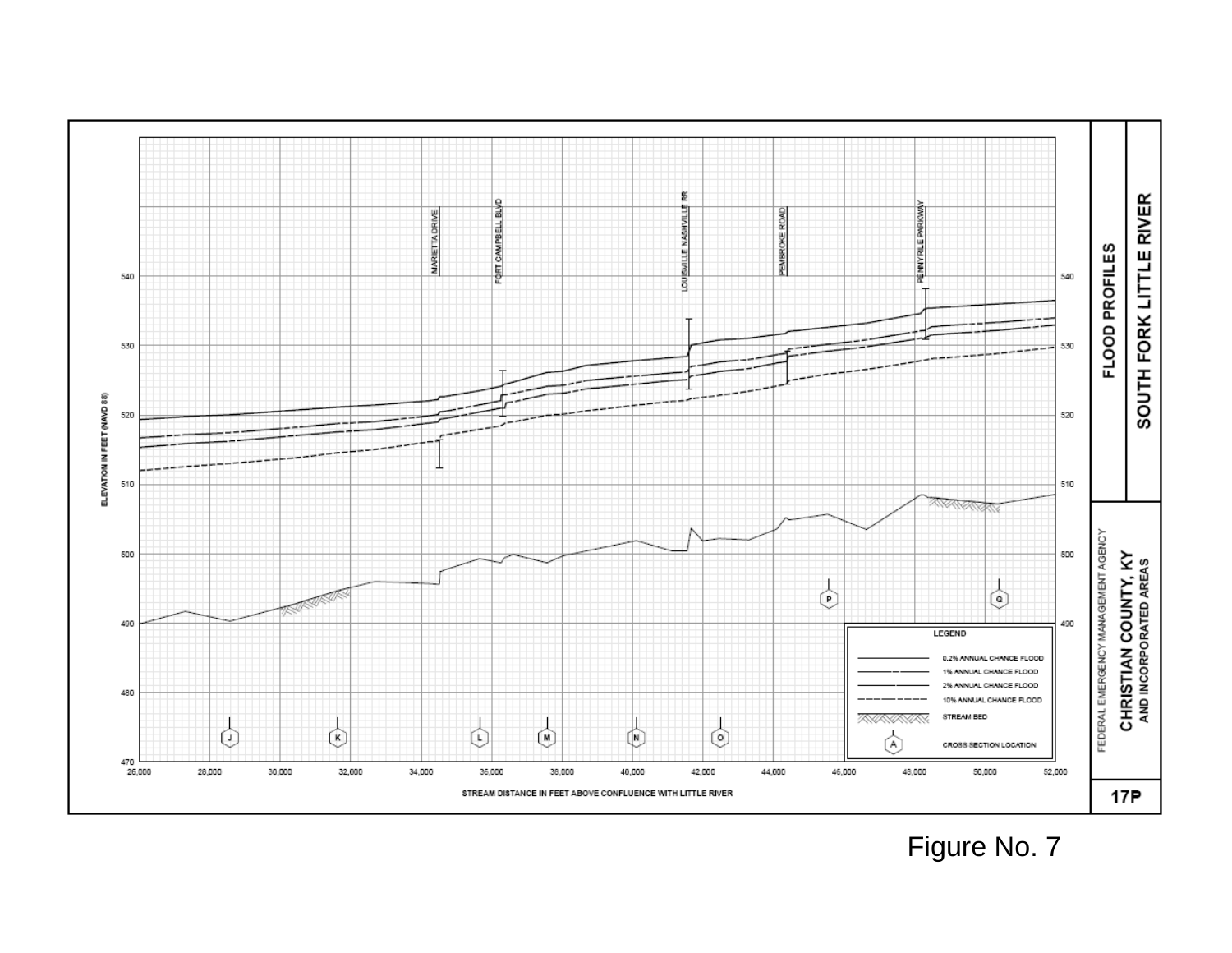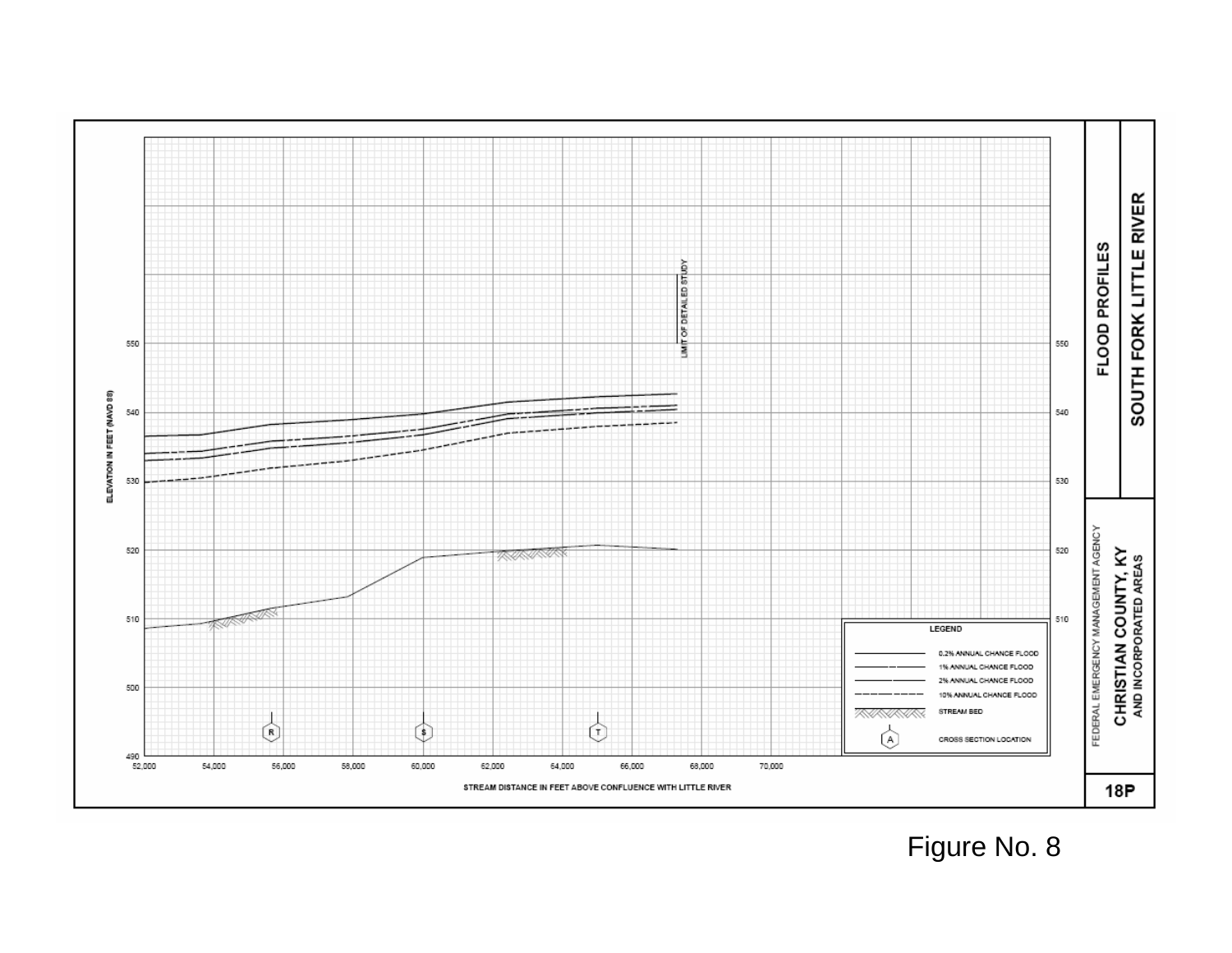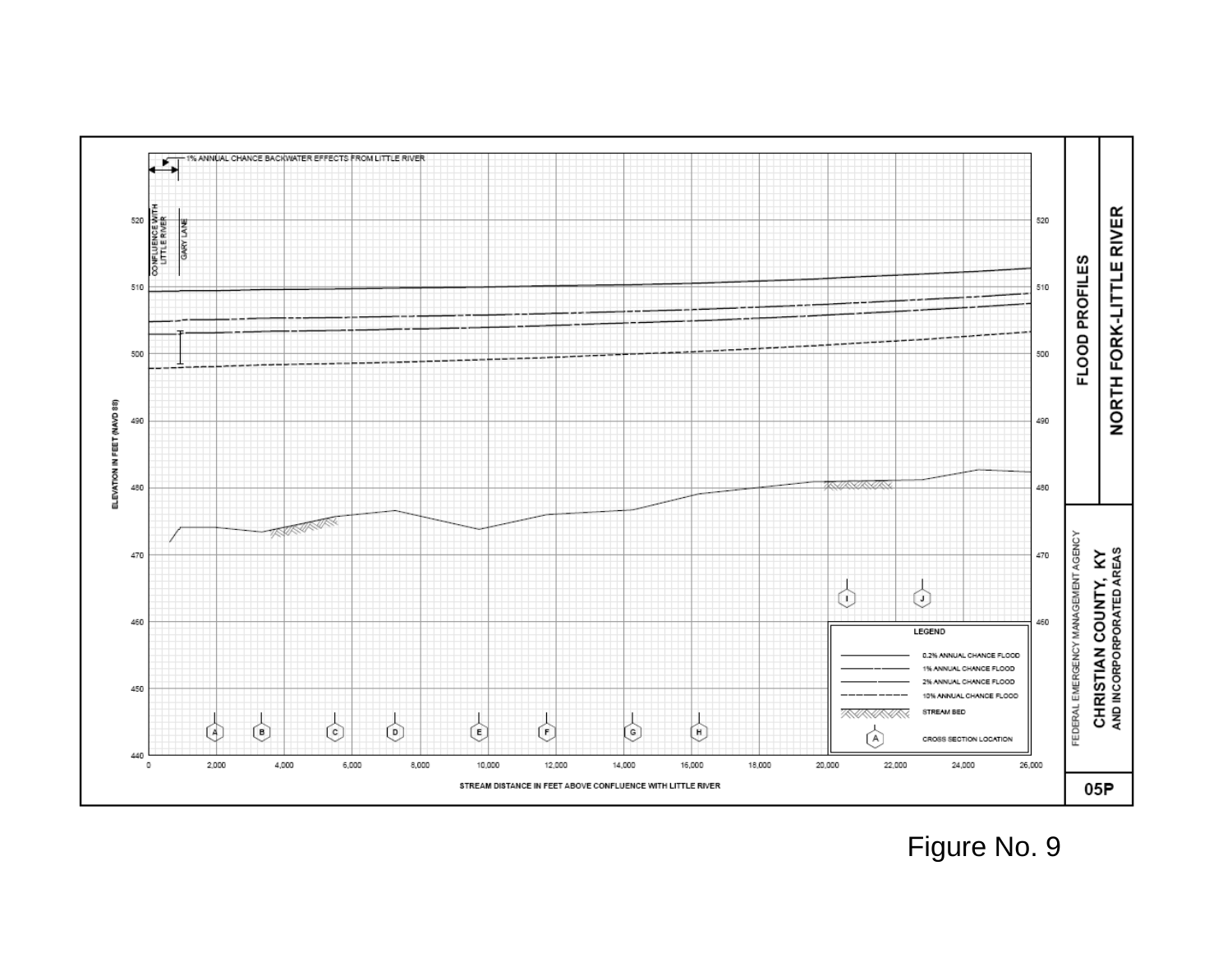

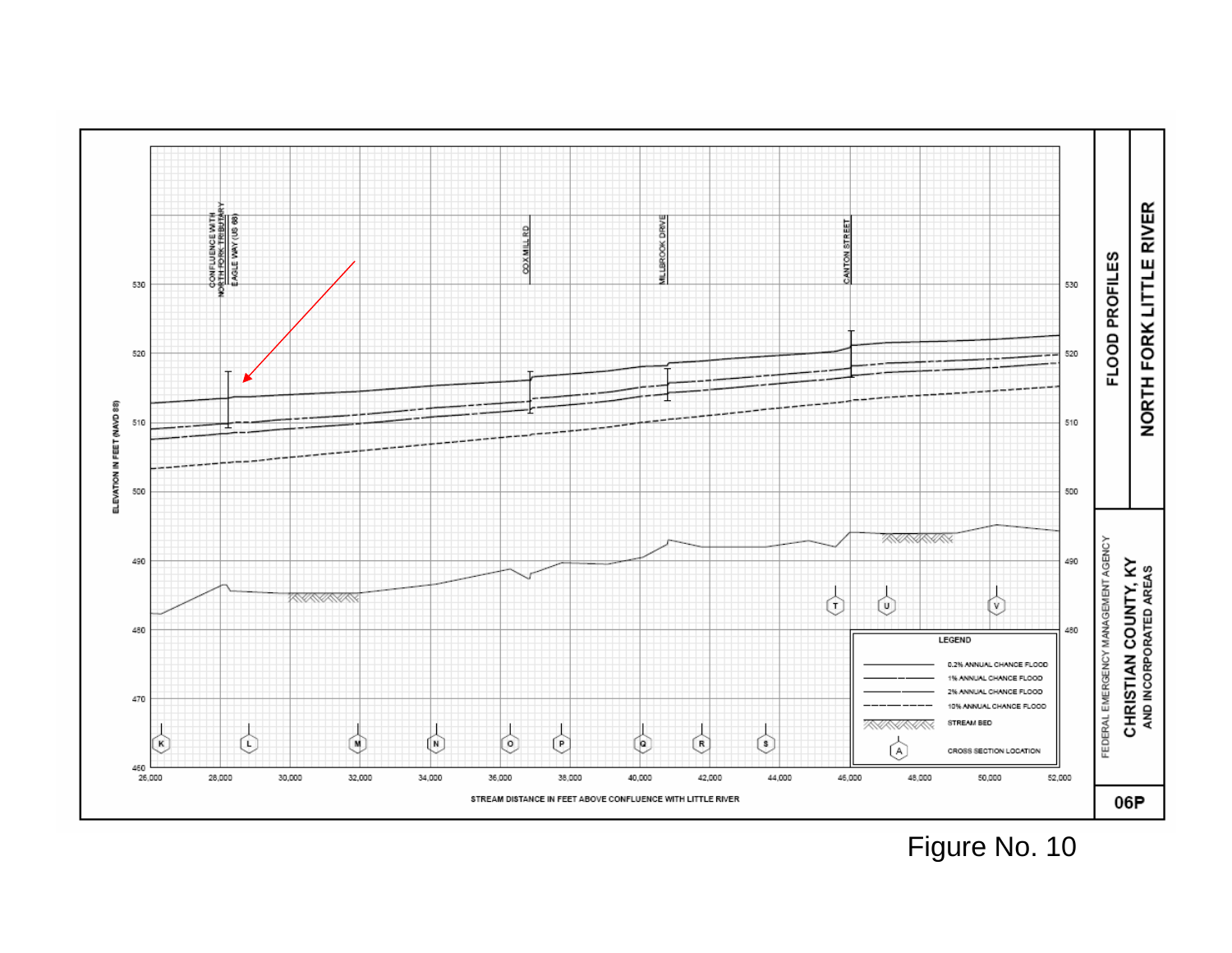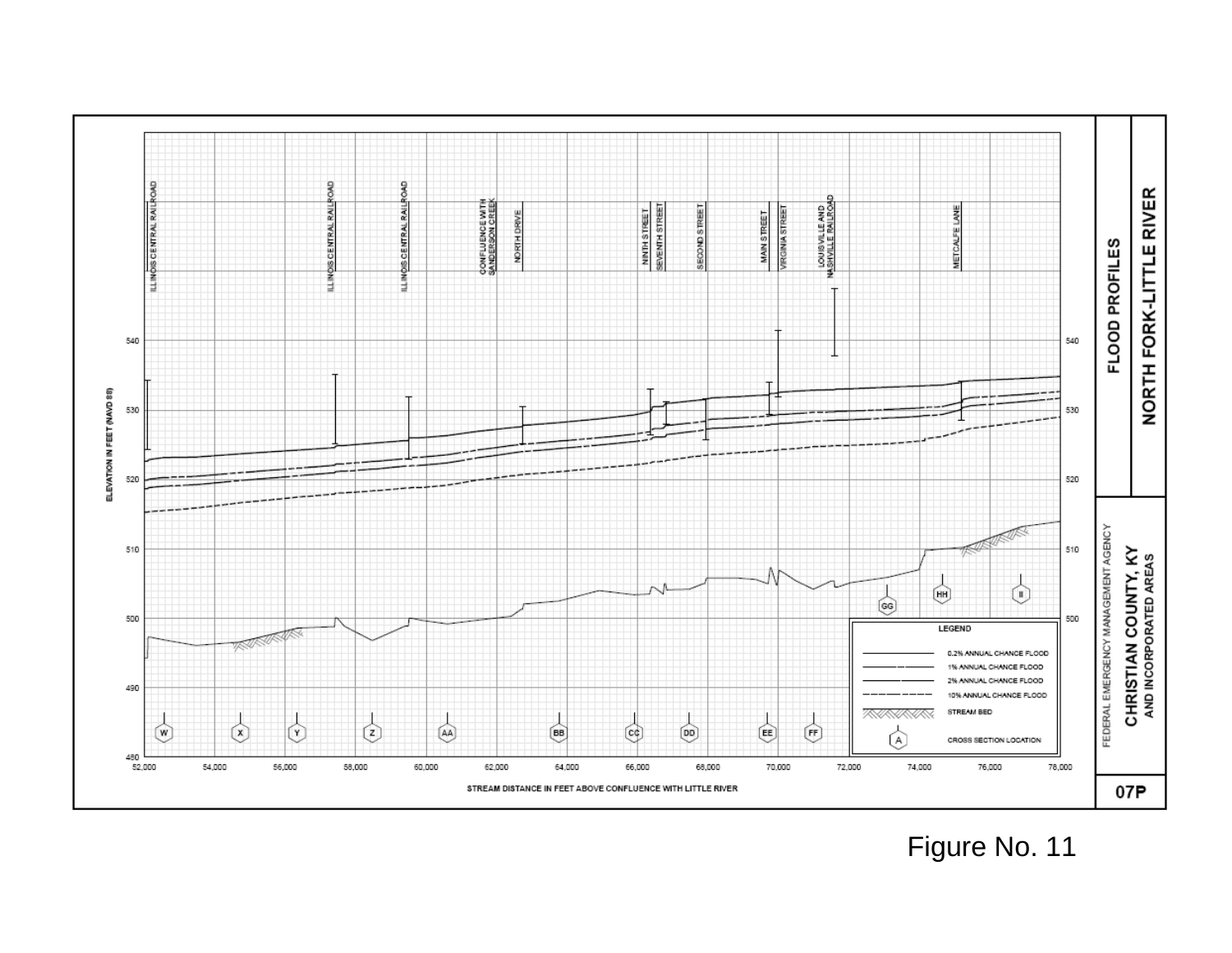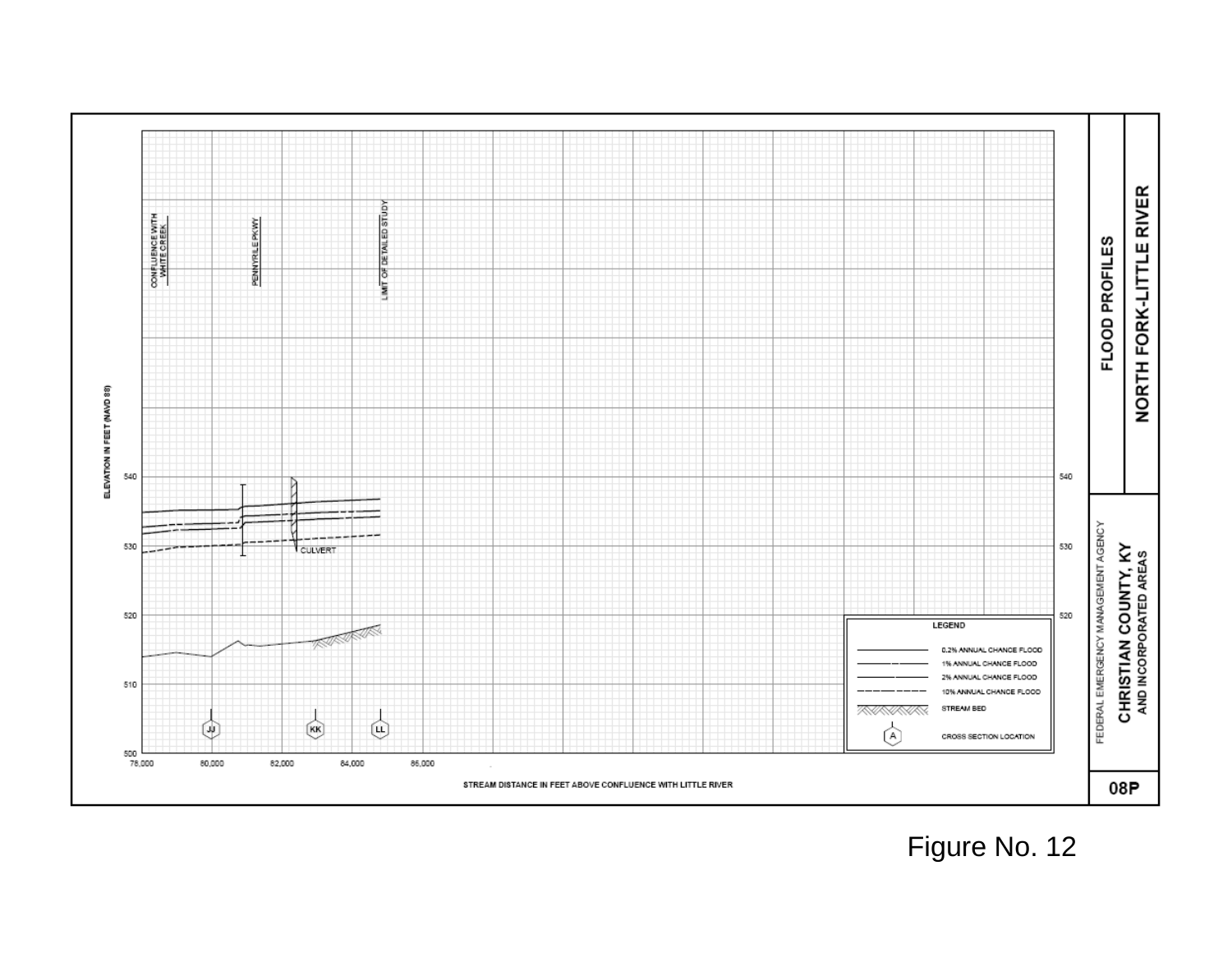

# Edward T Breathitt Parkway Extension

Figure No. 13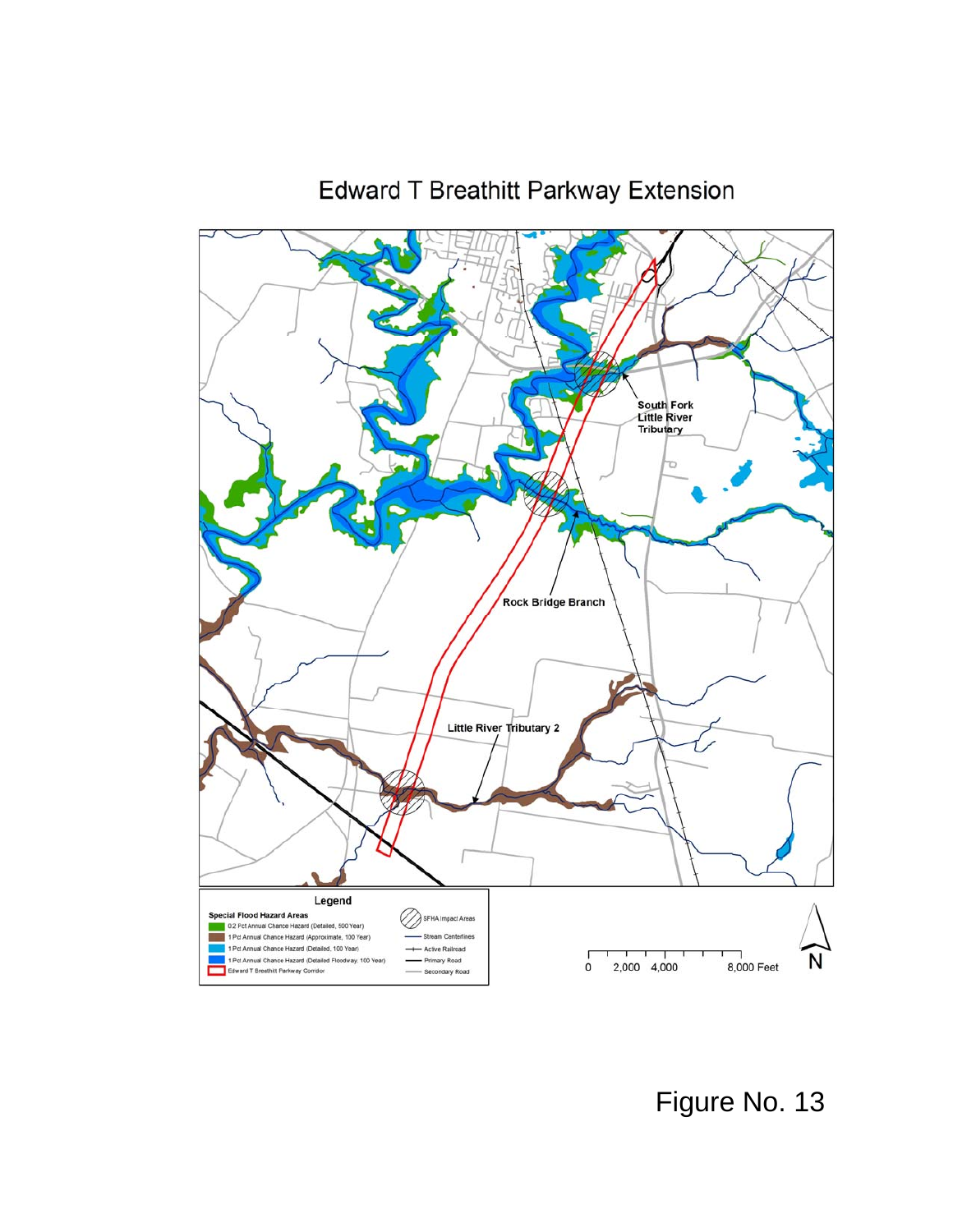

**Edward T Breathitt Parkway Extension**